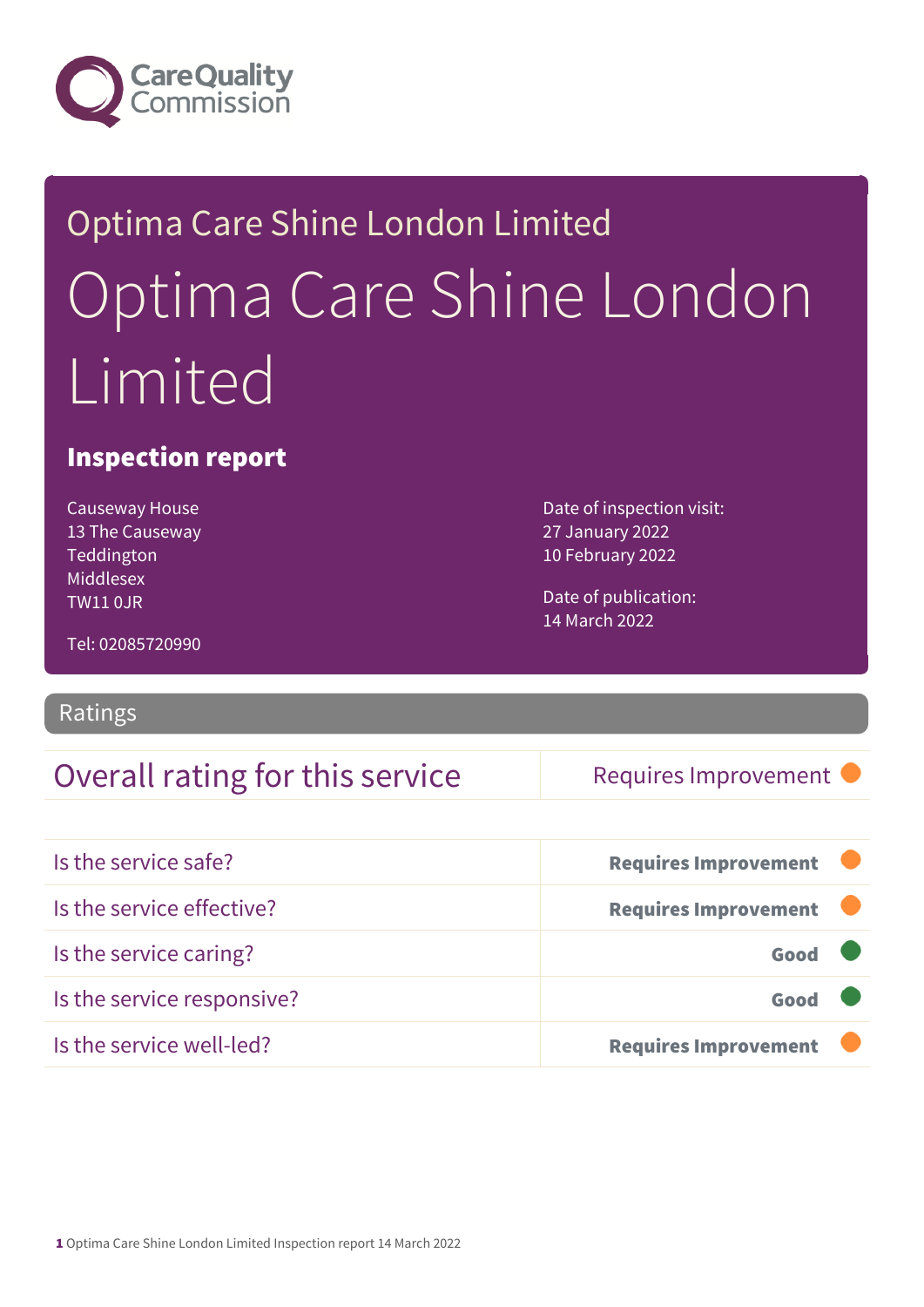## Summary of findings

### Overall summary

We expect health and social care providers to guarantee autistic people and people with a learning disability the choices, dignity, independence and good access to local communities that most people take for granted. Right support, right care, right culture is the statutory guidance which supports CQC to make assessments and judgements about services providing support to people with a learning disability and/or autistic people.

#### About the service

Optima Care Shine London Limited is a supported living service for autistic people and/ or people with learning disabilities and mental health needs. This service provides care and support to people living in four supported living homes but only three of these were providing a regulated activity to people. At the time of the inspection, out of a total number of 17 people, 12 people were receiving personal care.

Not everyone who used the service received personal care. CQC only inspects where people receive personal care. This is help with tasks related to personal hygiene and eating. Where they do we also consider any wider social care provided.

People's experience of using this service and what we found

The service was not always able to demonstrate how they were meeting the underpinning principles of Right support, right care, right culture.

Right Support: Staff knew people well and supported them in accordance with their choices and wishes. They worked towards improving the care delivery related to nutrition, independence and choice of activities so that people could achieve the best outcomes in meetings their goals and aspirations.

Right Care: Staff attended to people's care with compassion. People's care records were in the process to be updated so that individual information about people and their behavioural support was included to ensure person- centred care delivery.

Right Culture: The management team worked towards implementing the improvement-driven culture. Actions were identified to improve low staff morale and to empower people to choose the way they wanted to live their lives.

We found evidence during our inspection of multiple breaches of regulation and the need for this provider to make improvements.

Staff did not always followed people's medicine management procedures and there was a lack of management oversite to ensure good practice. Infection control and prevention guidance was not followed effectively, including those associated with COVID-19, to prevent people and visitors from catching and spreading infections.

2 Optima Care Shine London Limited Inspection report 14 March 2022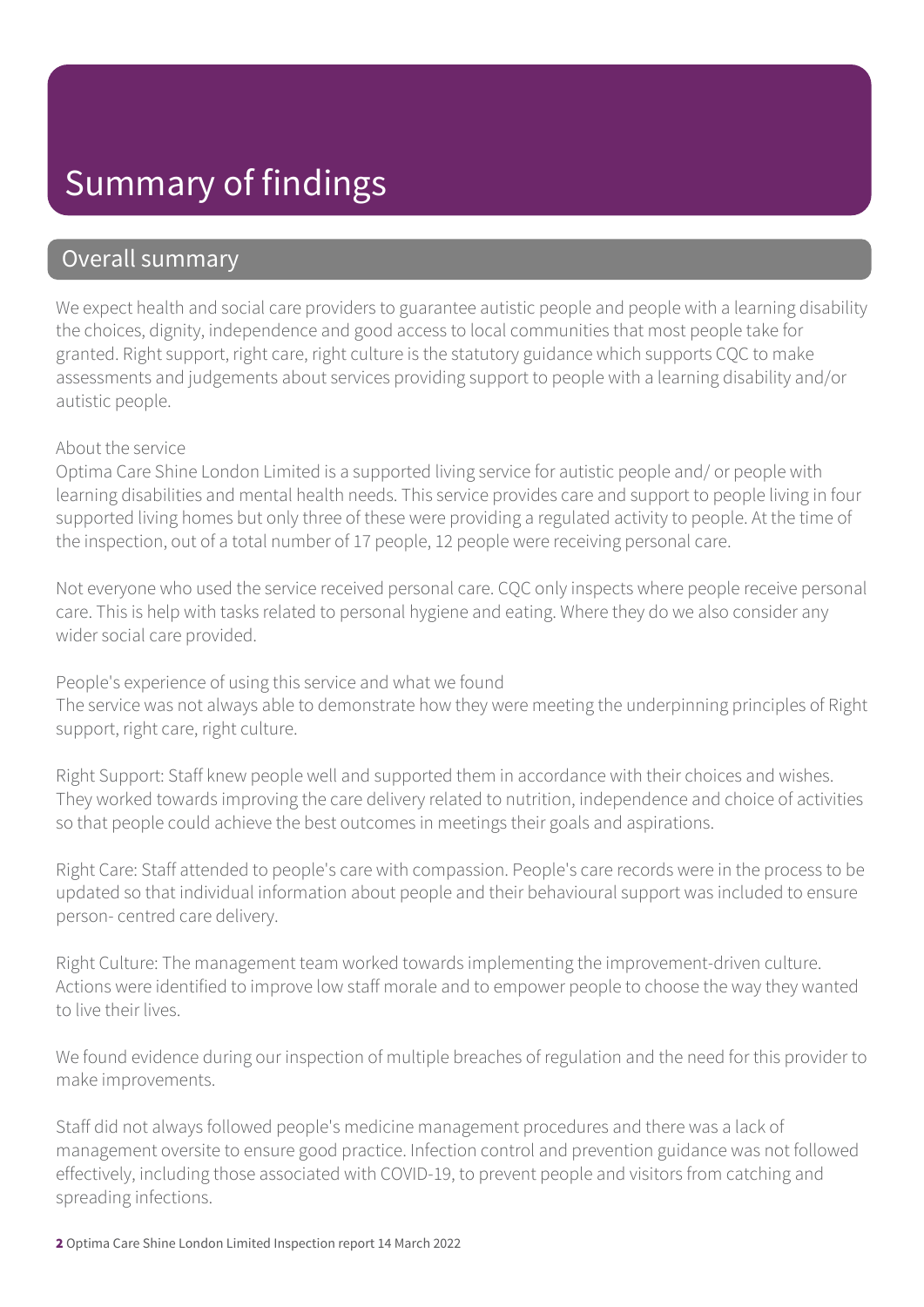Staff did not receive on-going support on the job to ensure they carried out their role responsibilities as necessary. This included lack of continues supervision, observation and training for the staff team.

People were not always effectively supported in the decision-making process because the provider did not applied the principles of the Mental Capacity Act (2005) as necessary.

Governance systems in place to assess and monitor the quality and safety of the care people received were not always operated effectively. This is because there was a lack of continuity in monitoring the care provisions which resulted the provider failing to pick up a number of issues we identified during our inspection. Risk management issues in relation to people's finances and fire safety placed people at risk of harm.

There was a high turnover of managers in recent years which have had an impact on the care delivery. The management structure in place was not meeting the service expectations which resulted the managers leaving their posts frequently. We made a recommendation about this.

The healthcare professionals told us they worked closely with the provider to improve the care delivery but that the feedback provided was not sustained due to high turnover of managers at the service. This resulted an increased safeguarding activity at the service.

We received mixed responses from people's family members related to effectiveness of their communication with the service and staff's proactiveness when supporting their relatives which the management team looked to address as necessary.

People told us they were happy living at the supported living service we visited. For example, one person said, "I like it here…Staff are nice and let me live my own life." Staff were aware of what was important to people, including their background and cultural needs which they assisted people to meet where they wished to do so.

Staff were aware of people's communication needs and had encouraged their involvement in conversations. We observed staff interacting with people in a friendly manner and people looked at ease in presence of staff.

The provider's recruitment procedures to check the suitability and fitness of new staff were safely applied. There was enough staff to support people with their choices and where necessary, the provider used agency staff to mitigate the risks related to current staff pressure.

For more details, please see the full report which is on the CQC website at www.cqc.org.uk

#### Rating at last inspection and update

The last rating for this service was good, where we undertook a focused inspection to review the key questions of Safe and Well-led only (published 19/04/2021).

#### Why we inspected

We received information of concern in relation to safeguarding investigations taking place. As a result, we undertook a comprehensive inspection to review all key questions.

The overall rating for the service has changed from good to requires improvement because we found evidence that the provider needs to make improvement.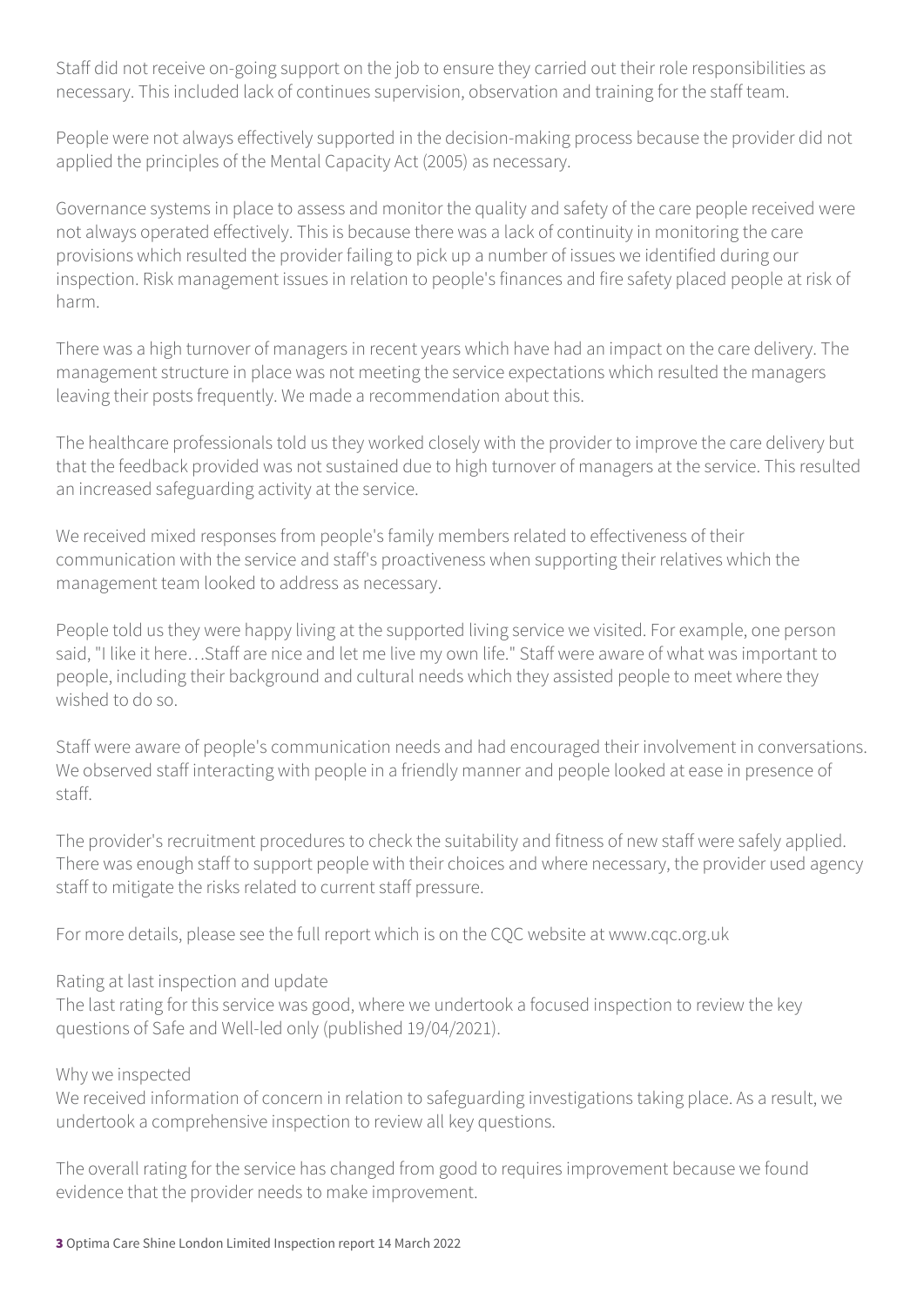#### Enforcement

We are mindful of the impact of the COVID-19 pandemic on our regulatory function. This meant we took account of the exceptional circumstances arising as a result of the COVID-19 pandemic when considering what enforcement action was necessary and proportionate to keep people safe as a result of this inspection. We will continue to discharge our regulatory enforcement functions required to keep people safe and to hold providers to account where it is necessary for us to do so.

We identified four breaches in relation to safe care, staffing, need for consent and governance systems. This was because the provider failed to ensure they always consistently managed the risks associated with people's finances, medicines, consent to care, infection control practices and staff's support. The provider did not always operate their established governance systems effectively.

Please see the action we have told the provider to take at the end of this report.

#### Follow up

We will request an action plan from the provider to understand what they will do to improve the standards of quality and safety. We will work alongside the provider and the relevant local authorities to monitor progress. We will return to visit as per our re-inspection programme. If we receive any concerning information we may inspect sooner.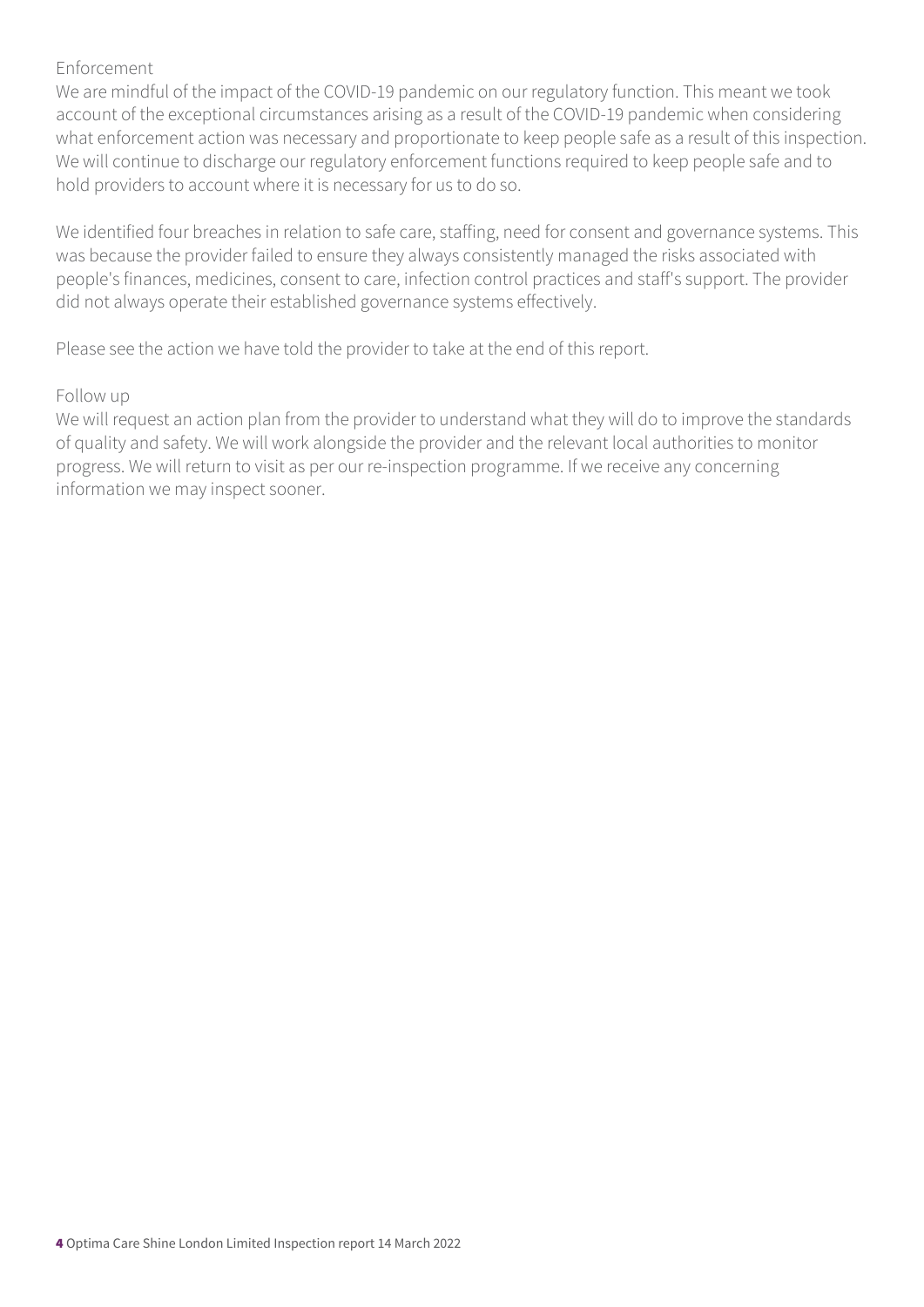### The five questions we ask about services and what we found

We always ask the following five questions of services.

| Is the service safe?                                                                  | <b>Requires Improvement</b> |
|---------------------------------------------------------------------------------------|-----------------------------|
| The service was not always safe.<br>Details are in our safe findings below.           |                             |
| Is the service effective?                                                             | <b>Requires Improvement</b> |
| The service was not always effective.<br>Details are in our effective findings below. |                             |
| Is the service caring?                                                                | Good                        |
| The service was caring.<br>Details are in our caring findings below.                  |                             |
| Is the service responsive?                                                            | Good                        |
| The service was responsive.<br>Details are in our responsive findings below.          |                             |
| Is the service well-led?                                                              | <b>Requires Improvement</b> |
| The service was not always well-led.<br>Details are in our well-led findings below.   |                             |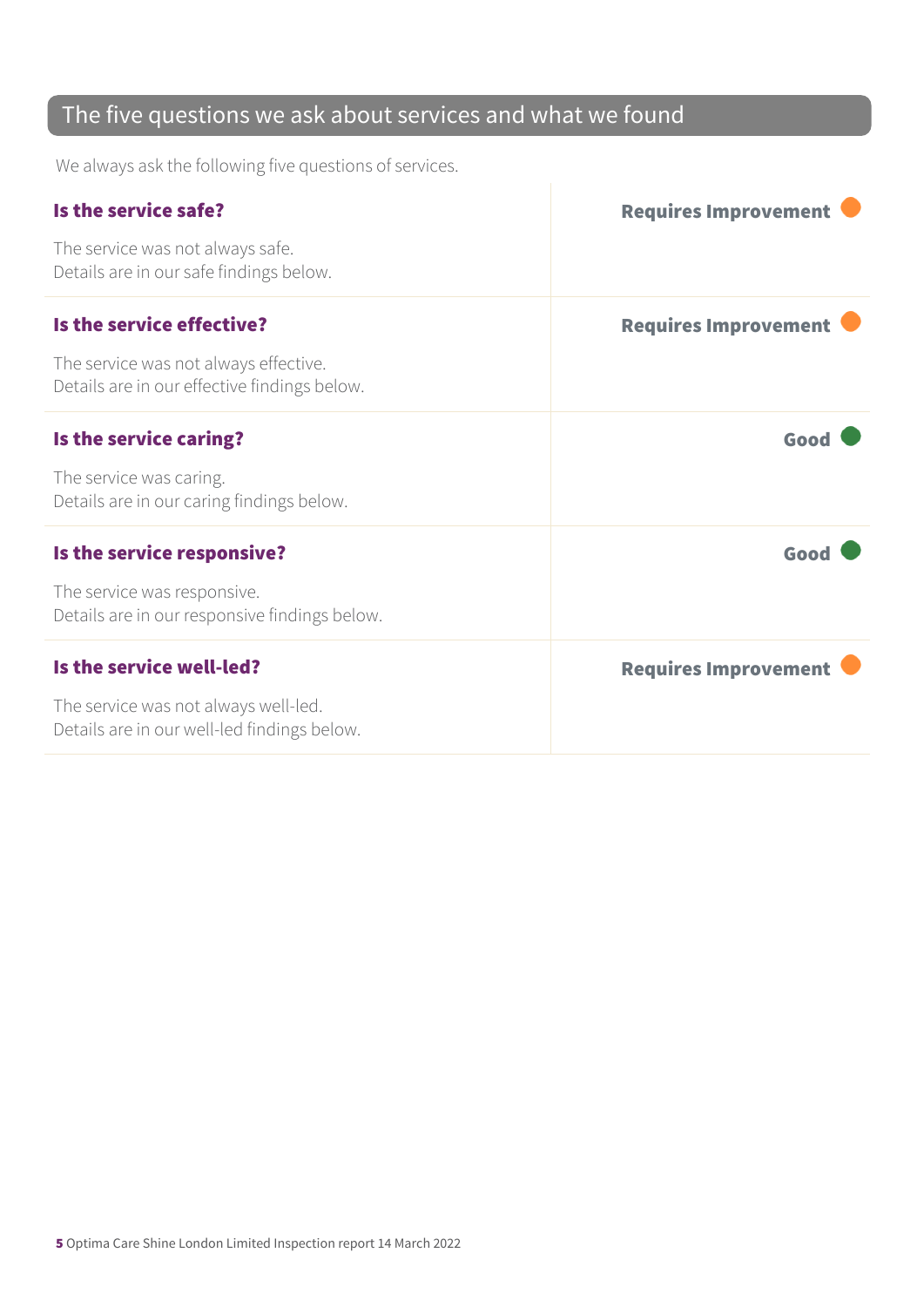

# Optima Care Shine London Limited

Detailed findings

## Background to this inspection

#### The inspection

We carried out this inspection under Section 60 of the Health and Social Care Act 2008 (the Act) as part of our regulatory functions. We checked whether the provider was meeting the legal requirements and regulations associated with the Act. We looked at the overall quality of the service and provided a rating for the service under the Care Act 2014.

As part of this inspection we looked at the infection control and prevention measures in place. This was conducted so we can understand the preparedness of the service in preventing or managing an infection outbreak, and to identify good practice we can share with other services.

#### Inspection team

This inspection was carried out by three inspectors and an Expert by Experience. An Expert by Experience is a person who has personal experience of using or caring for someone who uses this type of care service.

#### Service and service type

This service provides care and support to people living in a 'supported living' setting, so that they can live as independently as possible. People's care and housing are provided under separate contractual agreements. The Care Quality Commission (CQC) does not regulate premises used for supported living; this inspection looked at people's personal care and support.

The service had a manager in post who was in the process of registering with the CQC. This means that they and the provider are legally responsible for how the service is run and for the quality and safety of the care provided.

#### Notice of inspection

We gave the service one hour's notice of the inspection. This was because we needed to be sure that the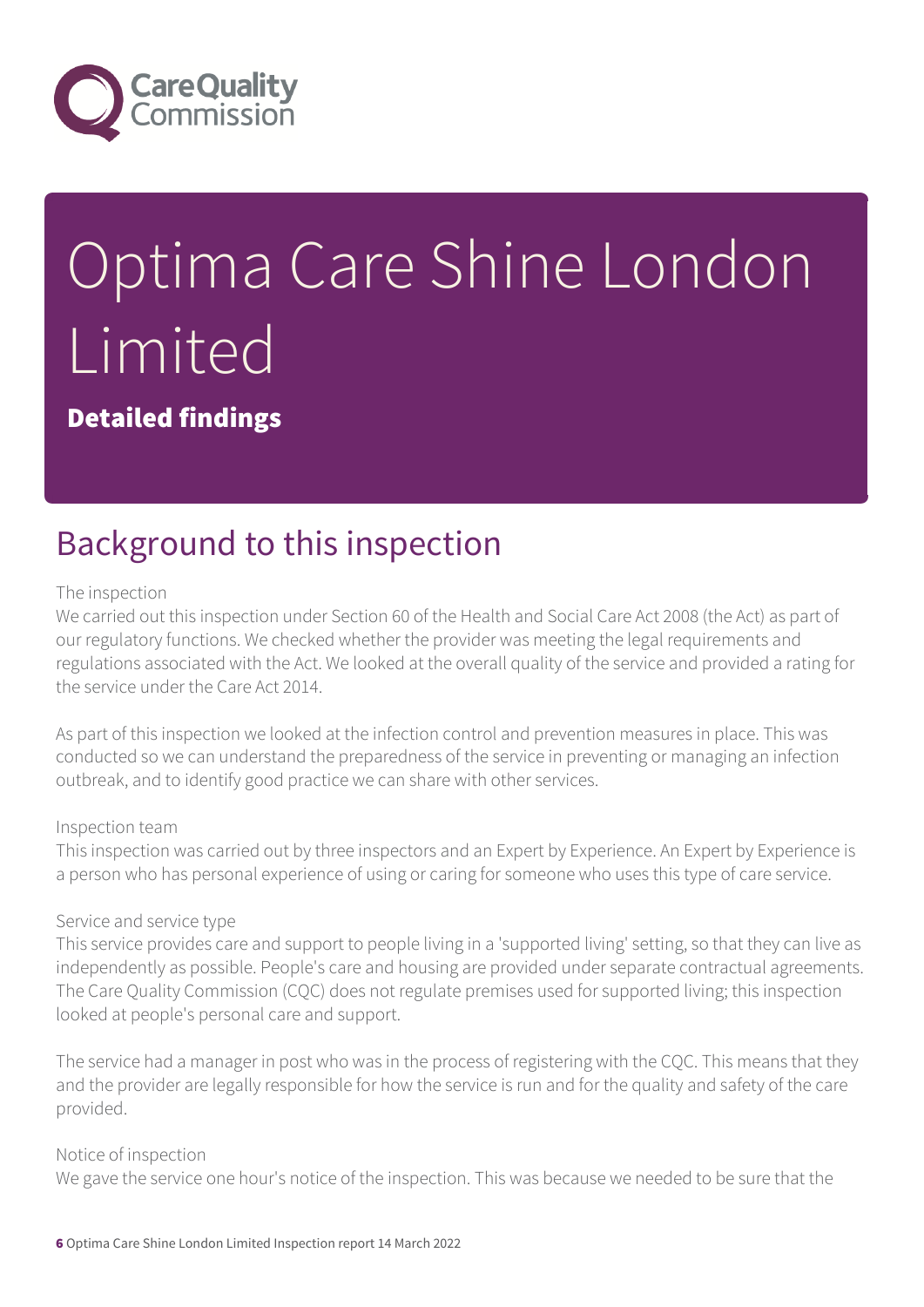management team would be available to support the inspection when we visited.

#### What we did before the inspection

We reviewed information we had received about the service since it was registered with us. We used this information to plan our inspection.

The provider was not asked to complete a provider information return prior to this inspection. This is information we require providers to send us to give some key information about the service, what the service does well and improvements they plan to make. We took this into account when we inspected the service and made the judgements in this report.

#### During the inspection

We visited the three supported living homes on 27 January and 10 February 2022. We also made calls to six people's family members about their experience of the care provided. Where people did not communicate verbally, we observed their interactions with support staff. We spoke in-person with eight people who lived at the service, a visiting community-based psychologist, the services manager, two operations/deputy managers who were in day to day charge of the supported living homes we visited, 13 support workers, including agency members of staff, and the provider's head of positive support who specialised in managing behaviours considered challenging. Before and during the inspection we received feedback from six healthcare professionals.

We reviewed a range of records. This included people's electronic and paper care and risk management plans, multiple medicines management records, staff files in relation to recruitment and training data. A variety of records relating to the management of the service, including policies and procedures were also reviewed.

#### After the inspection

We continued to seek clarification from the provider to validate evidence found in relation to people's care records, staff employment, training and auditing systems.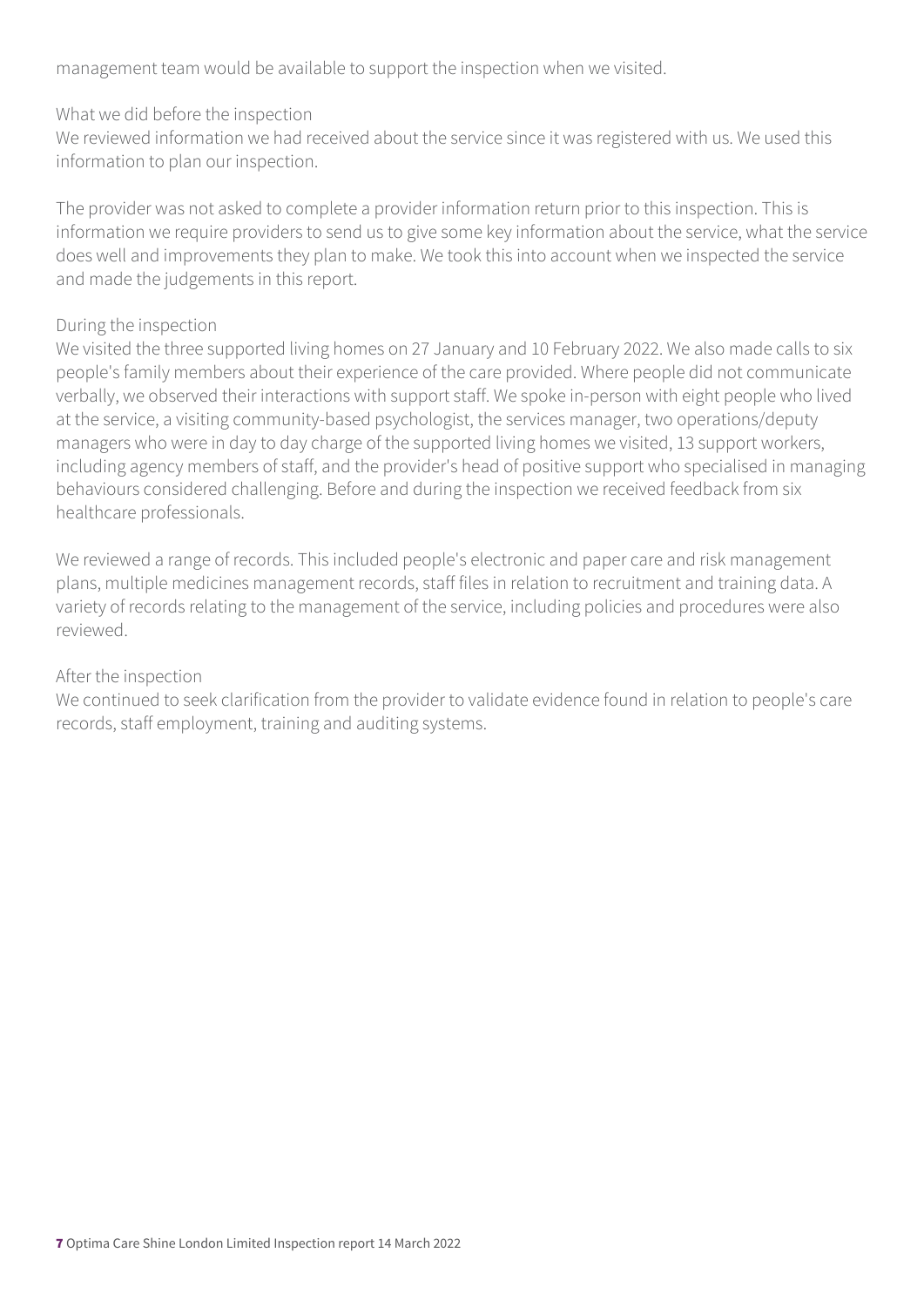### Is the service safe?

# Our findings

Safe – this means we looked for evidence that people were protected from abuse and avoidable harm.

At the last inspection this key question was rated as requires improvement. At this inspection this key question has remained the same. This meant some aspects of the service were not always safe and there was limited assurance about safety. There was an increased risk that people could be harmed.

Assessing risk, safety monitoring and management

- We were not assured people were always suitably protected against the risk of avoidable harm.
- In one of the supported living homes we found several fire-resistant doors inappropriately propped or wedged open, contrary to fire safety guidance. This was because many of the release mechanisms, which would enable these fire resistant doors to close automatically when the fire alarm was activated, were faulty. Records showed that fire alarm and automatic door release devices were last checked 10 months ago.
- Processes were in place to support people to manage their finances where they required assistance. Staff used a receipting and reconciliation system to monitor day-to-day spending of people's money, but the balance checked did not always reflect the records. The service manager told us that people's finances were last audited over a month ago which should had been done weekly.

● Staff did not always followed the safety measures in place to protect people from harm. The inspection team was let into the one of the supported living homes without checking their badges or asking to sign the visitors book.

We found no evidence that people had been harmed however, the provider's safety monitoring systems were either not in place or not robust enough to ensure staff effectively managed the risks associated with people's finances and the premises used by people. This placed people at risk of harm. This is a breach of regulation 17 (Good Governance) of the Health and Social Care Act 2008 (Regulated Activities) Regulations 2014.

● Positive support management plans that helped staff prevent or appropriately manage behaviours considered challenging were included in people's care plans however, this guidance had not been reviewed or updated for some time and therefore no longer accurately reflected the action staff needed to take to manage behaviours considered challenging.

We discussed these risk management issues with the provider's positive support manager at the time of our inspection who showed us draft versions of new plans they were in the process of developing to help staff prevent or safely manage behaviours that were considered challenging. Managers told us these new risk management plans and staff training in how to provide people with the positive support they needed to prevent or deescalate incidents of behaviours considered challenging would be fully implemented by April 2022. Progress made by the provider to achieve this stated aim will be closely monitored by the CQC.

Using medicines safely

● Medicines were not always safely managed.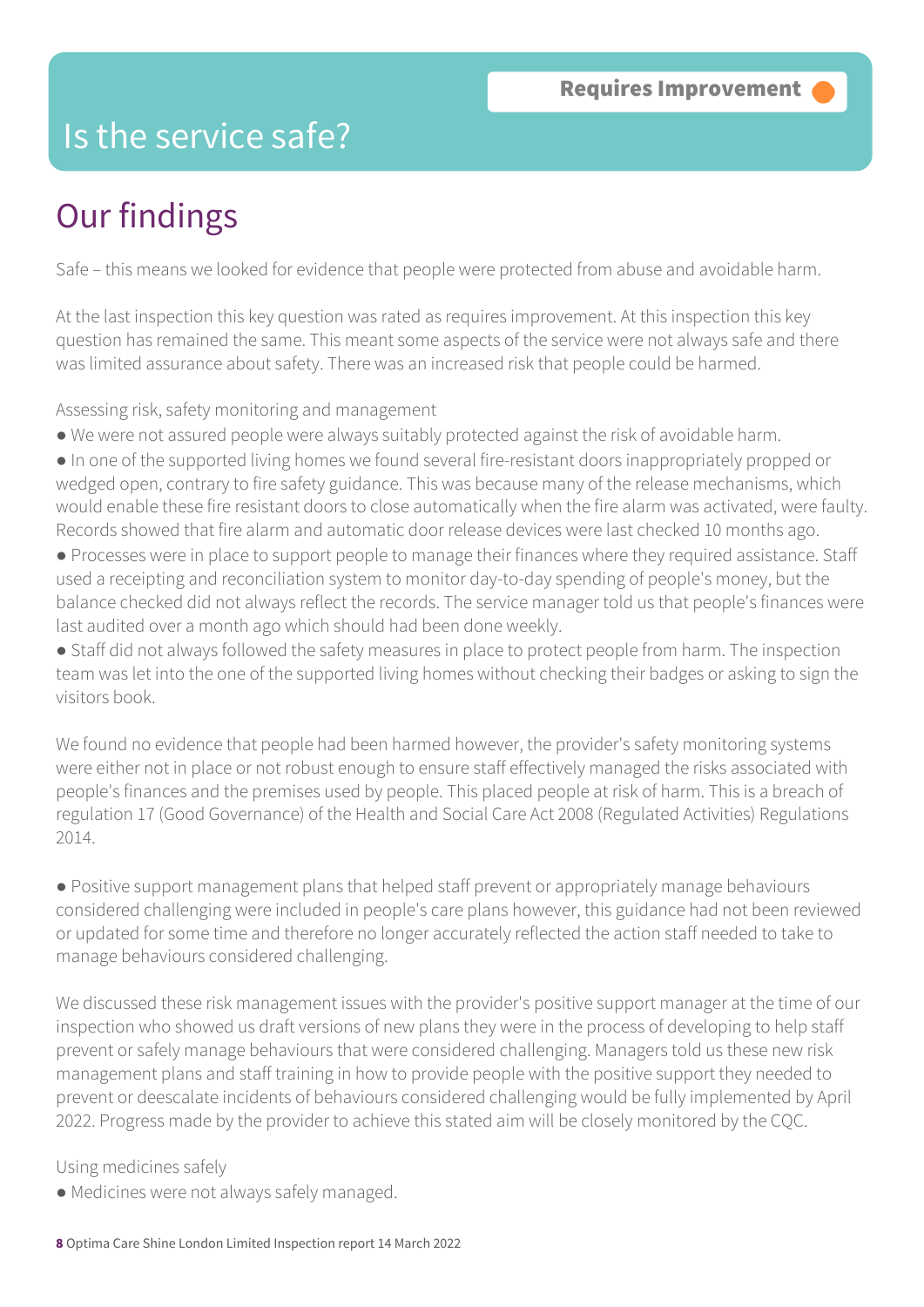● People who had medicines prescribed to take 'as required' had detailed protocols in place for staff noting the circumstances in which the medicine should be administered. However, staff did not always correctly follow these protocols and record why they had administered 'as required' medicines, contrary to recognised best medicines practice and the provider's own medicines recording procedures.

● Furthermore, we found a number of recording omissions errors on medicines administration records (MAR) sheets where staff had failed to sign for medicines they had handled on behalf of people using the service. This meant it was unclear if these medicines had been given on time or missed. We also found that medicine errors were not always reported by staff in good time and as necessary.

● The local authority had shared information of concern with us regarding the on-going medicine errors at the service, including the medicines being missed and not recorded when given to people. We discussed this with the management team who told us they had put measures in place to improve the medicines management practices, but records showed these had not been consistently followed. For example, the daily 'Walk around check list' included medicines checks, but this had not been completed by the management team for over a week at the time we visited one of the supported living homes.

Unsafe management of people's medicines put people at risk of harm. This demonstrates a breach of Regulation 12 (Safe care and treatment) of the Health and Social Care Act 2008 (Regulated Activities) Regulations 2014.

#### Preventing and controlling infection

● We were not always assured the service was following current infection prevention and control (IPC) procedures, including those associated with COVID-19.

● The provider was facilitating visits for people using the service in accordance with current Government COVID-19 guidance however, we were not assured they were preventing visitors from catching and spreading infections. This was because visitors to the service were not always required to complete a symptom questionnaire and have their temperature taken before entering, as well to provide a negative Lateral Flow test for COVID-19, contrary to recognised best IPC practices and the provider's own procedures. ● We were also not assured staff were using personal protective equipment (PPE) effectively and safely in accordance with current IPC guidance. For example, we observed several incidents of staff supporting people living at the service either not wearing a face mask correctly, so it covered their nose and mouth, or not wearing one at all. Furthermore, we found that some staff were overdue for IPC training.

We found no evidence that people had been harmed as a direct result of the IPC/COVID-19 issues described above however; it did place people at risk of harm. This demonstrates a breach of Regulation 12 (Safe care and treatment) of the Health and Social Care Act 2008 (Regulated Activities) Regulations 2014.

● Staff were vaccinated against COVID-19 in line with government requirements. Staff and people who use the service were tested regularly for COVID-19 infection.

#### Systems and processes to safeguard people from the risk of abuse

● We received information of concern from the local authority regarding on- going safeguarding incidents at the service. They worked closely with the provider to support the care provision but that the improvement was not sustained due to high turnover of managers at the service. At the time of inspection, the service had a new manager in post who told us they prioritised the safeguarding activity so that lessons could be learnt and addressed. Although this inspection found that systems in place were not always implemented as necessary, we saw the manager working to improve the processes so that people were supported safely. Progress made by the provider to achieve this stated aim will be closely monitored by the CQC.

● People told us they felt safe living at the service. One person remarked, "I do feel safe at home in my flat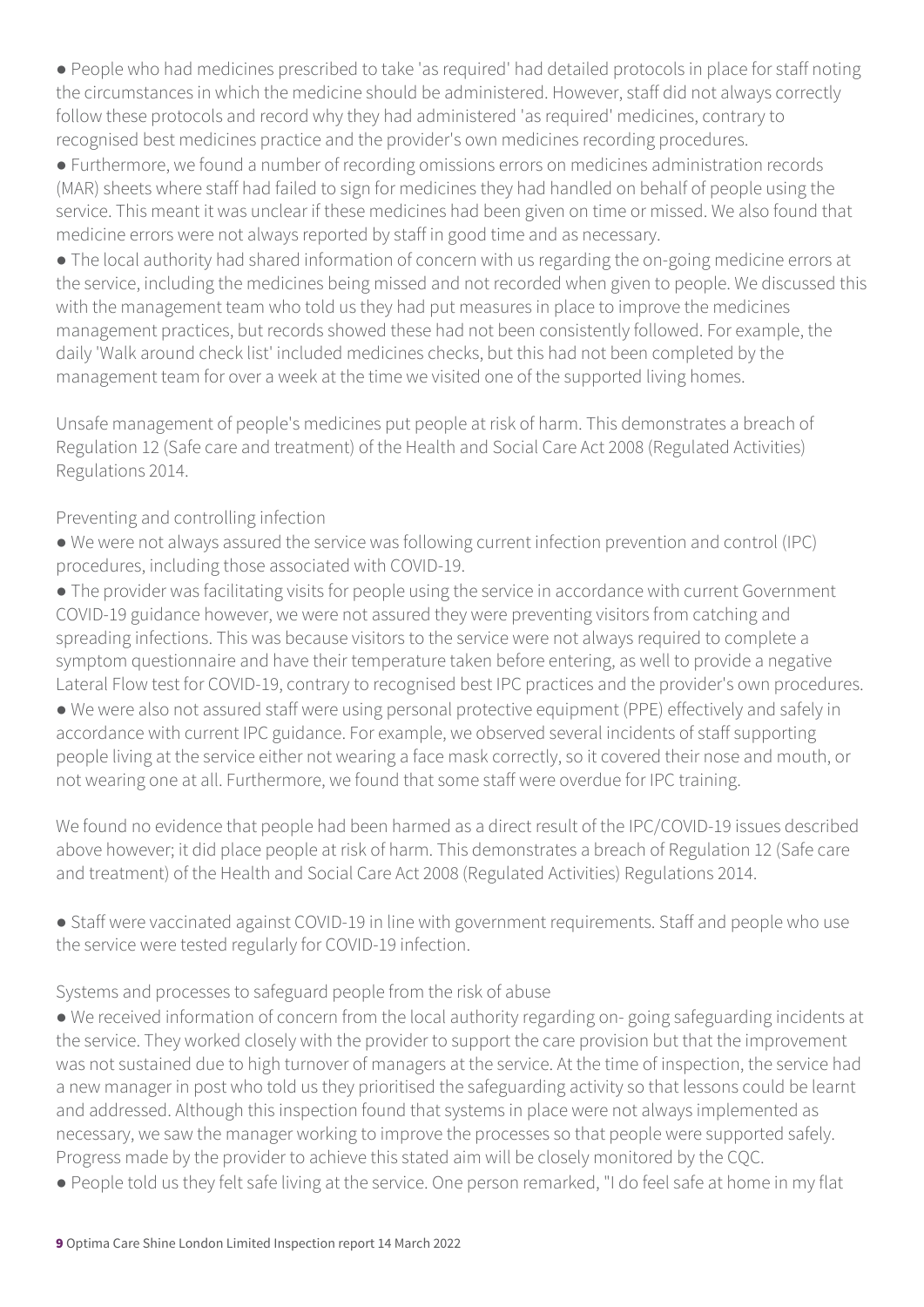and I know I can call the staff if I need them." Staff knew how to recognise and respond to abuse they might encounter, including reporting it. One member of staff told us, "I wouldn't hesitate to tell the managers if I thought anyone was being abused here."

#### Staffing and recruitment

● There were enough staff to meet people's needs and the rota was flexible to allow people to attend appointments and activities of their choice. One person required 2:1 support while out in the community and this was provided for daily, to enable them to undertake the activities they wished. People using the service told us staff were always available to support them whenever they needed them. One person said, "I do need help cooking, so the staff come to see me in my flat every day to help me out with my meals."

● Measures were in place to mitigate the risks associated with COVID-19 related staff pressures. The provider had used agency staff to cover staff absences and was actively in the process of recruiting new permanent staff to ensure the staff team met the needs of the people who used the service. The management team told us they used a values-based recruitment process, to ensure prospective staff had the appropriate values to work with autistic people to achieve good outcomes and also meet their needs.

● The provider had carried out pre employment checks to ensure safe care delivery. Staff had to attend an interview, undertake a Disclosure and Barring Service (DBS) check and provide references before they started working with people. The DBS carry out a criminal record and barring check on individuals who intend to work with vulnerable people. Systems were in place to monitor when staff required to renew their visa status.

Learning lessons when things go wrong

●The management team had recently started using a new system for monitoring the accidents and incidents which facilitated prompt reporting, recording and action taken to prevent reoccurrence. We found that accidents and incidents were appropriately reported where it was identified that a person was at risk to abuse so that this could be investigated as necessary.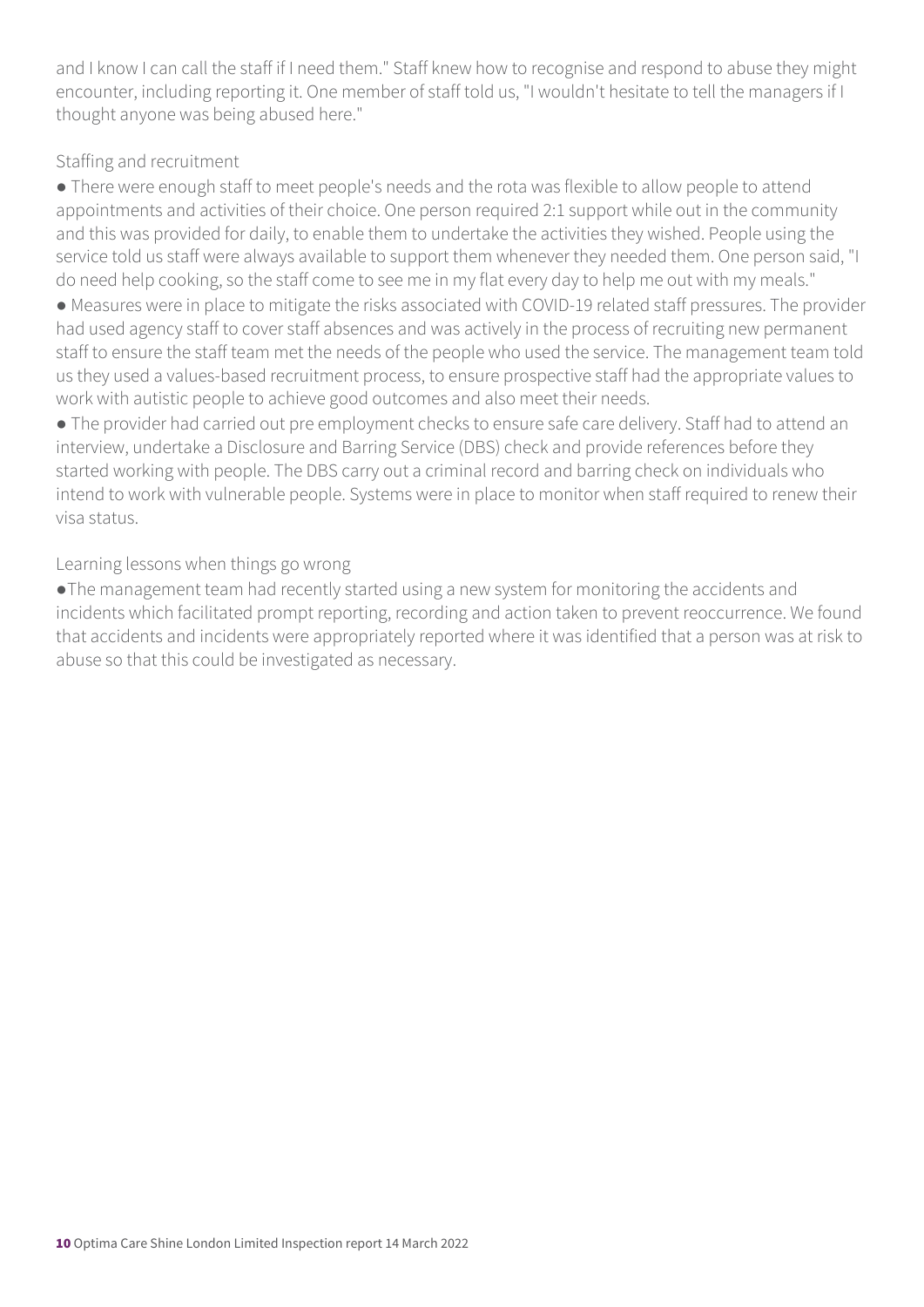### Is the service effective?

## Our findings

Effective – this means we looked for evidence that people's care, treatment and support achieved good outcomes and promoted a good quality of life, based on best available evidence.

At the last inspection this key question was rated as good. At this inspection this key question has now deteriorated to requires improvement. This meant the effectiveness of people's care, treatment and support did not always achieve good outcomes or was inconsistent.

Staff support: induction, training, skills and experience

- Staff did not always attend relevant training and received support in the form of continual supervision, appraisal and recognition of good practice.
- At our last inspection we identified staff training gaps and this time we again saw that staff training needs were not met in line with best practice. Records showed that some staff were not up to date with training specific to the needs of the people they supported such as diabetes, epilepsy awareness, learning disabilities, Makaton and positive behaviour support.
- Records showed that not all staff had a supervision recently and an annual appraisal with their line manager, contrary to recognised best practice and in line with the provider's procedures. There were no spot checks carried out by the provider to observe staff's performance on the job. Staff induction records were not always available which meant that monitoring was not in place to help staff settle into the job.
- One family member said, "Staff are not applying what they have learnt, they are supposed to be trained. Maybe one or two are ok but on the whole they don't seem to understand [my relative]." A healthcare professional told us, "It seems [staff] are poorly trained… A staff member has admitted that he shouts at a client because as his support worker he does not know how to de-escalate/ manage [name of the person] when he displays behaviours that challenge."
- This was discussed with service manager who told us they had a dead-line for staff to complete all the training courses and those who missed it without a valid reason will be taken through the disciplinary procedure. The management team had dates arranged for staff's supervision and appraisal meetings. The provider had also booked staff to attend a training aimed at positive and safer approaches to conflict and behaviours of concern resolution.

We found no evidence that people had been harmed however, the provider had failed to ensure that staff received appropriate support, training, professional development and supervision as is necessary to carry out the duties they are employed to perform. This demonstrates a breach of Regulation 18 (Staffing) of the Health and Social Care Act 2008 (Regulated Activities) Regulations 2014.

Ensuring consent to care and treatment in line with law and guidance

The Mental Capacity Act 2005 (MCA) provides a legal framework for making particular decisions on behalf of people who may lack the mental capacity to do so for themselves. The Act requires that, as far as possible, people make their own decisions and are helped to do so when needed. When they lack mental capacity to take particular decisions, any made on their behalf must be in their best interests and as least restrictive as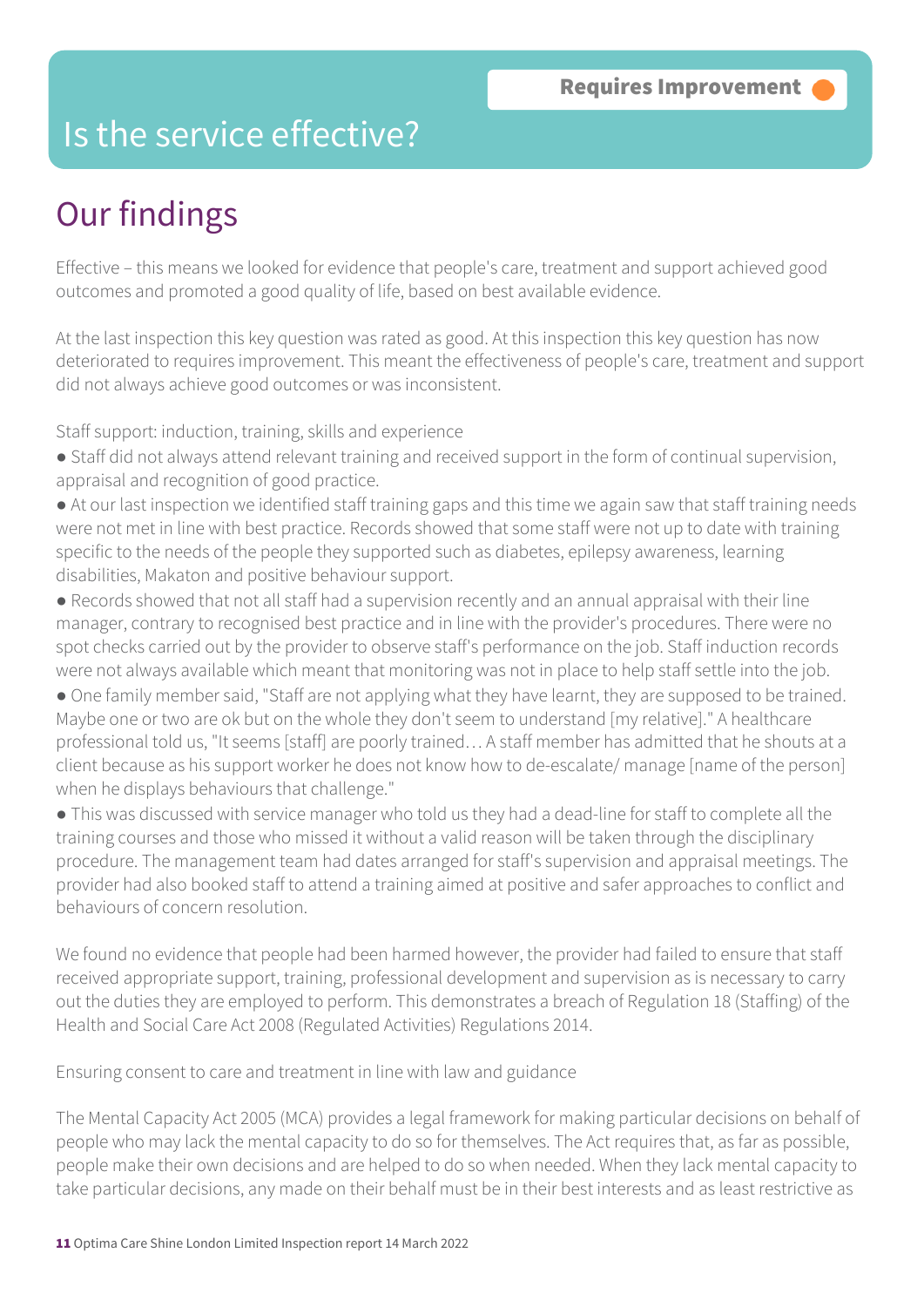#### possible.

People can only be deprived of their liberty to receive care and treatment when this is in their best interests and legally authorised under the MCA. When people receive care and treatment in their own homes an application must be made to the Court of Protection for them to authorise people to be deprived of their liberty.

We checked whether the service was working within the principles of the MCA, and whether any conditions on authorisations to deprive a person of their liberty had the appropriate legal authority and were being met.

● The provider had not always followed good practice around assessing mental capacity and supporting best interest decision-making. In one of the supported living homes we found that people's freedom of movement was restricted, but no documentation was found to suggest that the service had followed the appropriate procedure to request the local authority for an application to be made to the Court of Protection to legally authorise the deprivation of their liberty. We also saw that highly invasive visual monitoring system was used in people's bedrooms to observe their movement which was not authorised as required by the MCA.

We found no evidence that people had been harmed however, the provider had not always lawfully acted on the behalf of people and in accordance with the MCA. This is a breach of regulation 11 (Need for consent) of the Health and Social Care Act 2008 (Regulated Activities) Regulations 2014.

Supporting people to eat and drink enough to maintain a balanced diet

● We received mixed feedback from family members regarding the support people received to maintain a healthy life style. Some family members told us that staff supported their relatives to have a balanced diet and involved them in food shopping, meals planning and preparation. However, other family members' comments included, "[Staff] are not giving [my relative] a good diet, they are not following the diet sheets… They are not working with [my relative] to help him understand the importance of a good diet" and "I would like [staff] to take time and start cooking with him. At the moment all he gets is [takeaway food]. When he comes home he likes to help me to cook- he has an interest in it, he helps make an omelette for his lunch."

● We discussed this with the management team who told us that people were encouraged to maintain healthy diets and exercise where they wished to do so. They also worked to improve the support for those people who required more guidance and encouragement to maintain healthy eating habits. This included staff aiming to supporting people to cook more for themselves.

● Dietary allergies were noted in people's records and staff were aware of these.

Assessing people's needs and choices; delivering care in line with standards, guidance and the law

● Records relating to people's care and support were mostly electronic which helped staff to quickly find information when needed. The electronic care planning and recording system flagged items in need of review in red to inform staff about the required action.

Supporting people to live healthier lives, access healthcare services and support; Staff working with other agencies to provide consistent, effective, timely care

- Family members told us that people received support to attend to their health needs when they required it. One family member said, "[My relative] sees the Doctor every month, we are very happy with the medical care he receives."
- Staff supported people to access appropriate healthcare facilities. The service was in the process of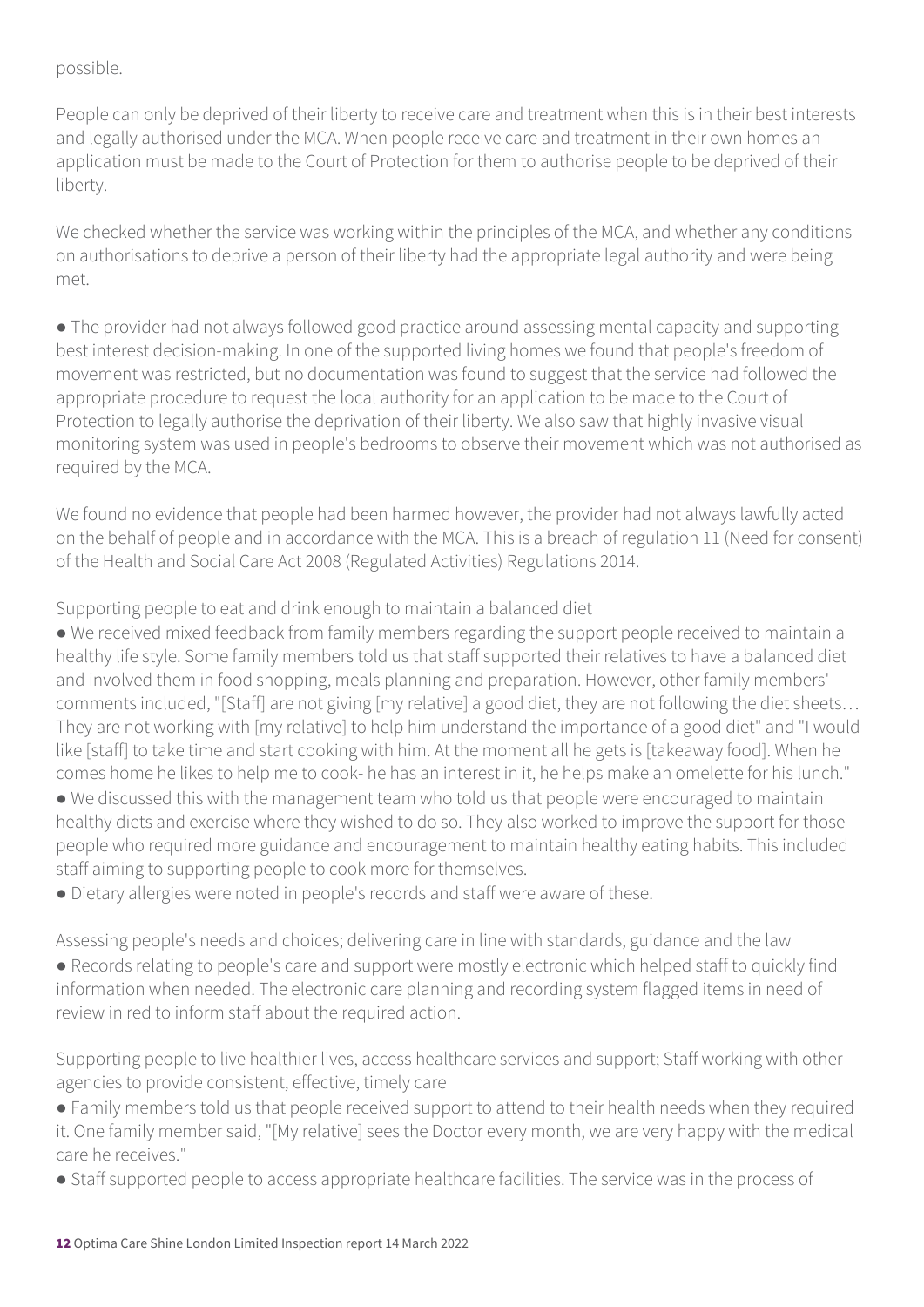ensuring people had up-to-date and accurate Hospital Passports and Health Action Plans and aimed to facilitate annual health checks with people's GPs.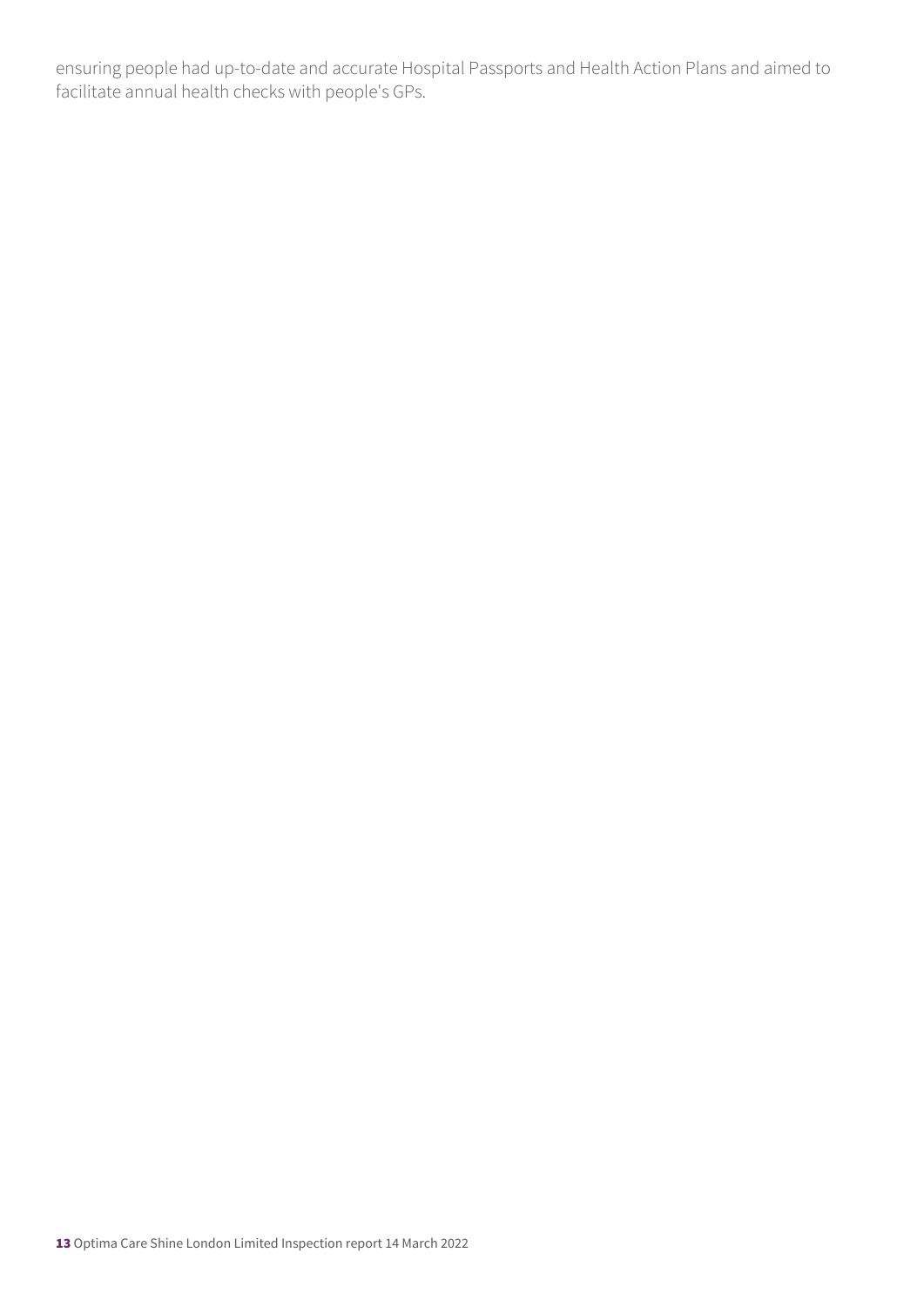### Is the service caring?

## Our findings

Caring – this means we looked for evidence that the service involved people and treated them with compassion, kindness, dignity and respect.

At the last inspection this key question was rated as Good. At this inspection this key question has remained the same.

Ensuring people are well treated and supported; respecting equality and diversity

● Although family members mostly told us that staff were 'kind', 'respectable' and 'professional', some family members said that sometimes staff's attitude was inappropriate. Comments included, "Some staff, the way they speak to you! One person's tone was aggressive- he was very impatient and he didn't listen to what I was saying" and "They need to get more dedicated staff. A lot of them just view it as a paid job but show no energy, enthusiasm or initiative… You want support workers to muck in – not sit on their phones." One healthcare professional said, "Some staff seem defensive."

● The provider had arranged for a 'closed culture' audit of the service a month prior to our visit. The management team had an action plan to work towards to address the issues found by the auditor which included cultural changes within the staff team. We also saw that some action had been already taken to ensure people were supported in ways that enhanced their quality of life. For example, in one of the supported living schemes people now had keys to the front door of their home.

● People had their human rights and diversity respected and were treated with compassion by staff. People typically described the staff as "friendly". For example, one person told us, "The staff are nice and treat me well…I get along really well with my new carer." Staff spoke about people they supported in a positive way. We observed staff interacting with people in a respectful manner throughout our inspection. People also looked at ease and comfortable in the presence of staff.

● Staff respected people's choices and wherever possible, accommodated their wishes, including those relevant to protected characteristics. For example, due to cultural or religious preferences. One family member told us, " We are [name of the nationality] so [my relative] enjoys rice and curry dishes. [Staff] take him to a restaurant for this." Staff were knowledgeable about people's ethnical backgrounds and told us how they met their diverse needs in practice, including helping a person to access music influenced by their culture which they enjoyed listening to very much.

Supporting people to express their views and be involved in making decisions about their care

● People told us they could choose how they lived their lives at the service and staff accommodated their wishes. One person said, "It's great that I've got my own flat which has a kitchen and shower, so I can choose when and what I eat, take a shower, go to bed, and go out. The staff do respect my wishes." Another person told us, "I like it here…Staff are nice and let me live my own life."

● Staff knew the people they supported well and what was important to them. People had individual support to discuss their preferences and choices which staff helped them to action as necessary. The management team told us that moving forward they planned to carry out residents meetings so that people could be consulted regarding the changes they wanted to make, for example to the décor and furniture in the communal spaces.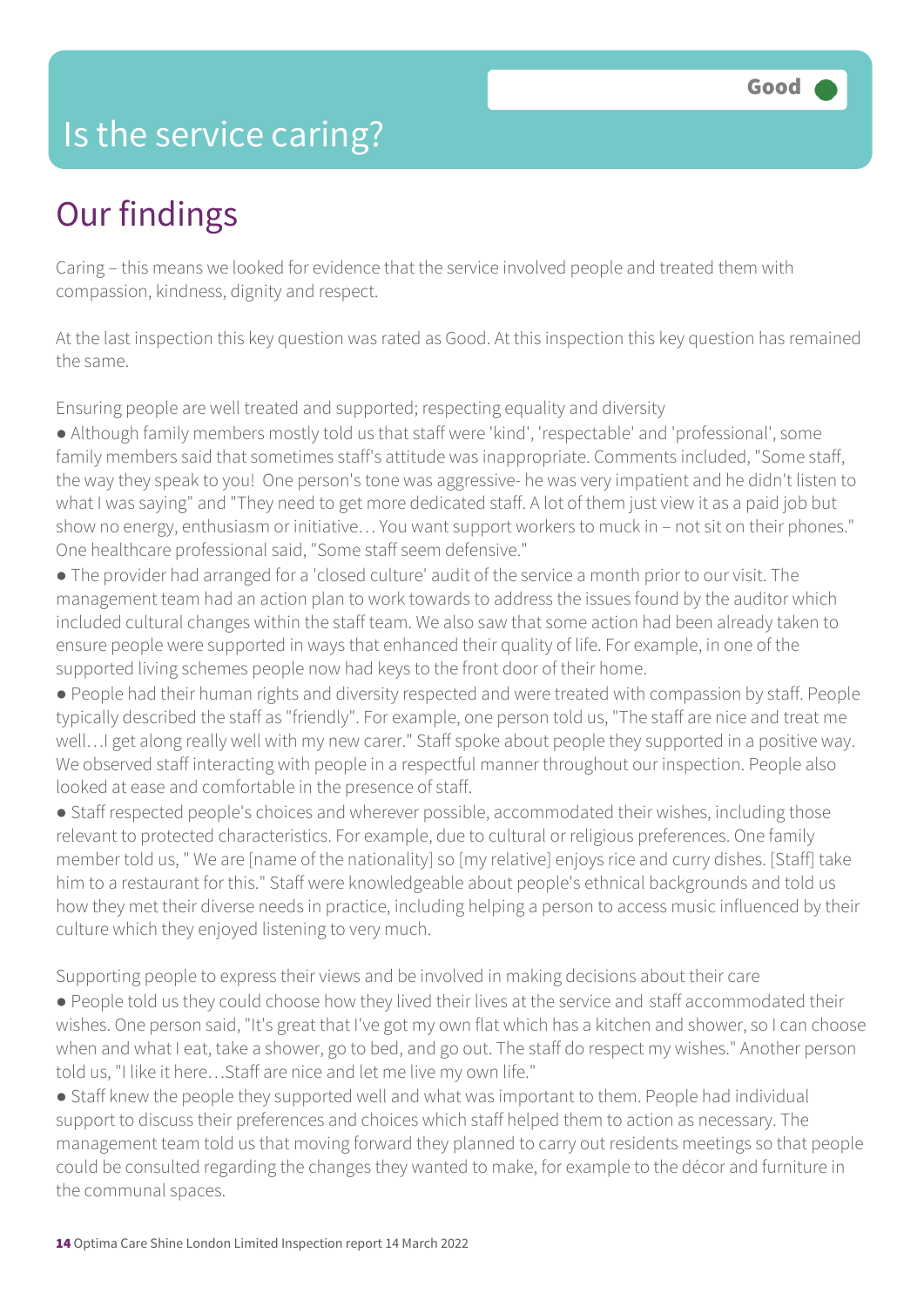Respecting and promoting people's privacy, dignity and independence

● People told us staff helped them do as much for themselves as they were willing and able to do. For example, one person said, "I can look after my own medicines, which I keep in my flat, and I sometimes go out on my own." Staff gave us examples of how they actively supported people to maintain and develop their independent living skills including, encouraging people who were capable of doing so safely, to complete the household chores and travel independently in the wider community.

• Staff knew when people needed their space and privacy and respected this. One person told us, "I've been given a key to my flat, which I can lock whenever I want to be alone. Staff do respect my right to be on my own sometimes." A second person remarked, "Staff are pretty good at knocking and always ask me if it's alright if they come in and see me in my flat."

● Support plans reflected the enabling approach that the service was following and set out people's different dependency levels and what they were willing and could do for themselves and what tasks they needed additional staff support with.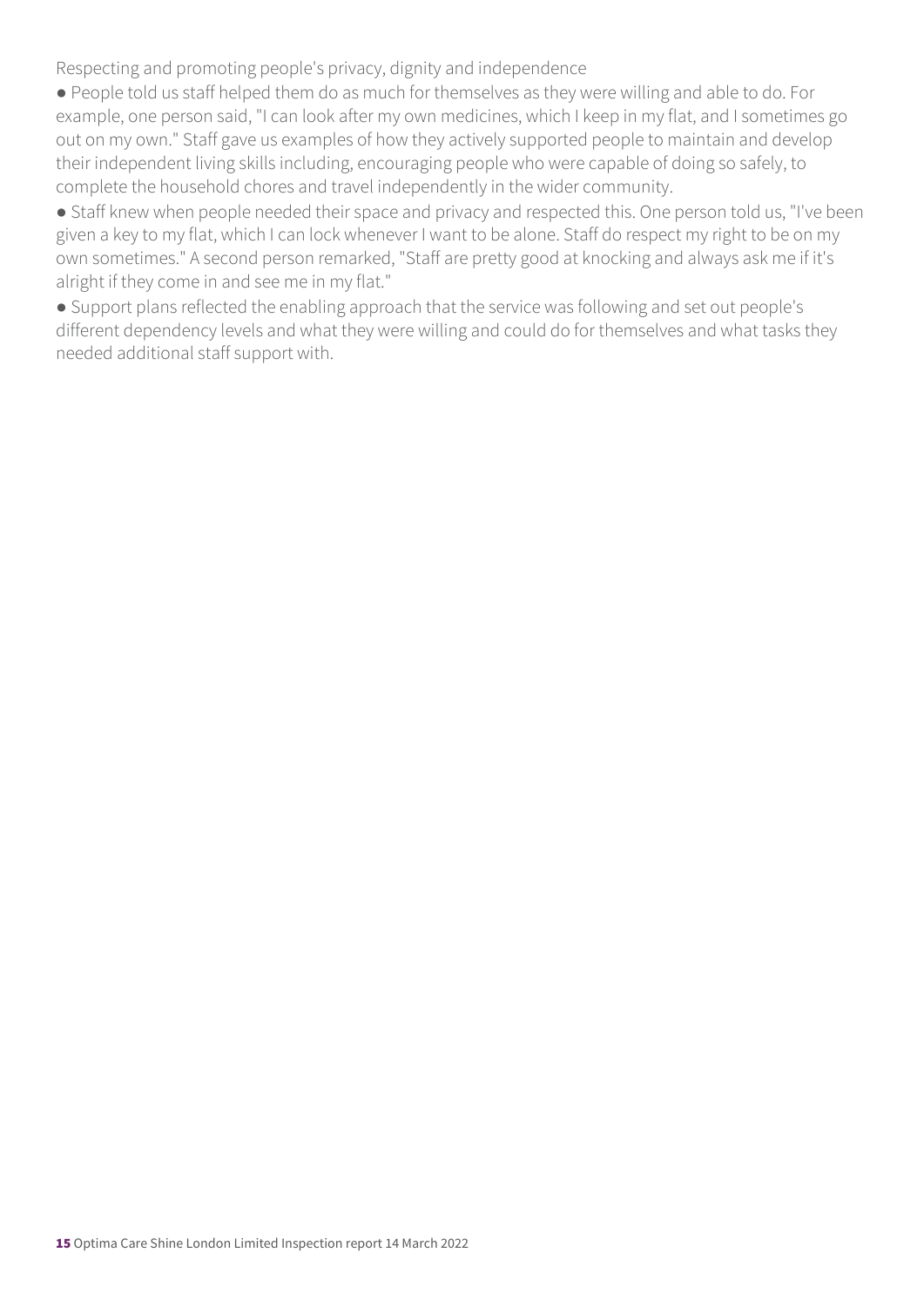### Is the service responsive?

# Our findings

Responsive – this means we looked for evidence that the service met people's needs.

At the last inspection this key question was rated as Good. At this inspection this key question has remained the same. This meant people's needs were now met through good organisation and delivery.

Planning personalised care to ensure people have choice and control and to meet their needs and preferences; Meeting people's communication needs

- Family members told us that permanent staff knew their relatives' care and support needs well. Comments included, "The regular staff do know [my relative]. A couple have been there for a while, so they know [my relative] well" and "I actually think they are doing a good job overall. Broadly staff seem to know [my relative] quite well. They do a good job which is very exacting."
- Each person using the service had an electronic support plan that staff could easily access on a secure handheld device. These plans were person-centred and contained information about people's unique strengths, likes and dislikes, and how people preferred staff to support them with their personal, social and health care needs.
- However, although we found that staff were knowledgeable about people and what was important to them, some support plans had to be reviewed to ensure that all information about people's care and support needs were up to date and reflected for example, their spiritual and cultural needs. This was discussed with the service manager who told us they were in the process updating people's support plans. Progress made by the provider to achieve this stated aim will be closely monitored by the CQC.

The provider was aware of their responsibility to meet the Accessible Information Standard. Since 2016 onwards all organisations that provide publicly funded adult social care are legally required to follow the Accessible Information Standard (AIS). The standard was introduced to make sure people are given information in a way they can understand. The standard applies to all people with a disability, impairment or sensory loss and in some circumstances to their carers.

● People's information and communication needs and preferences had been identified and were met. A family member told us, "[Staff] encourage [my relative] to say the odd word and use Makaton and pictures." ● We observed that staff knew people well and communicated with them effectively, being able to respond quickly to people when needed. A staff member told us they observed people who did not have verbal communication to understand their food choices. For example, if a person finished their meal quickly this meant they liked it but if the person didn't enjoy the food, they pushed it away. Where people were not able to get involved in menu planning, staff planned their meals based on what they liked and their cultural heritage.

● People's communication needs were identified, recorded and highlighted in their support plans.

Supporting people to develop and maintain relationships to avoid social isolation; support to follow interests and to take part in activities that are socially and culturally relevant to them

● Staff supported people to participate in leisure and educational activities that reflected their social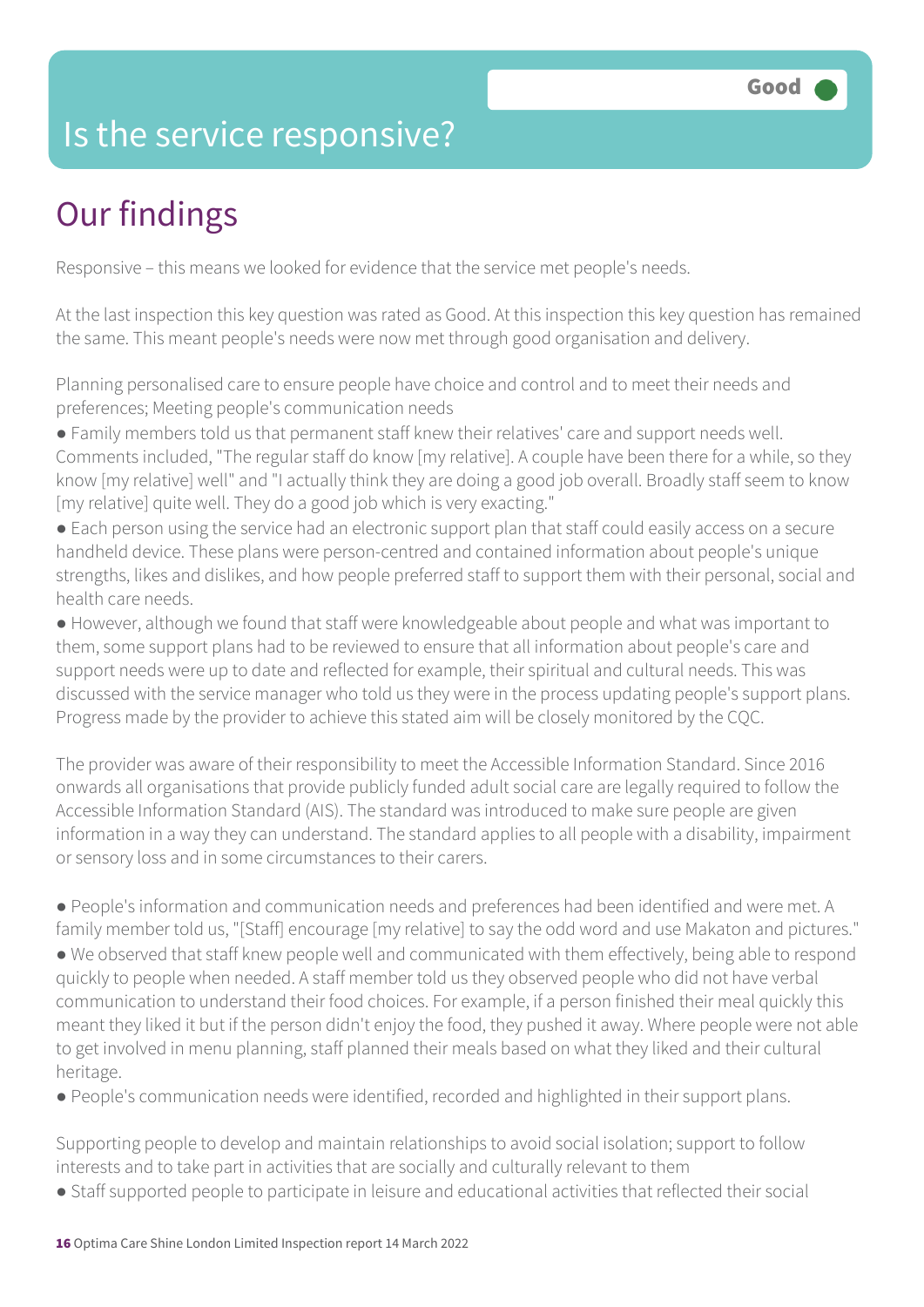interests and needs. One person said, "I like walking and sometimes I go to our local park, which is a great place." A second person remarked, "I love going out with staff to play my music at the studio, to watch a film at the cinema and buy food I like from the shops." A family member told us, "[Staff] encourage [my relative] to be as independent as is possible given his difficulties. [My relative] goes to college, plays football, goes shopping and plays on his tablet. [Staff] take him out to the park as well."

● During our inspection we observed staff support people to participate in a range of activities in the wider community including, attending vocational classes at a local college.

● The service manager told us that work was in progress to improve people's social circles and engagement in activities by looking at the activities they enjoyed participating in the past and encouraging them to try new things.

● The service ensured people they supported maintained positive relationships with people that were important to them. People told us their family and friends could visit them whenever they wished.

Improving care quality in response to complaints or concerns

● We viewed results of a survey completed by people in February 2021 which showed that people were mainly happy with the care delivery, food provision and the staff team. However, some actions identified from the survey, were not acted upon in good time but the service manager reassured us these were on their list to be completed soon, including purchasing some garden furniture so that people could have an outside seating area.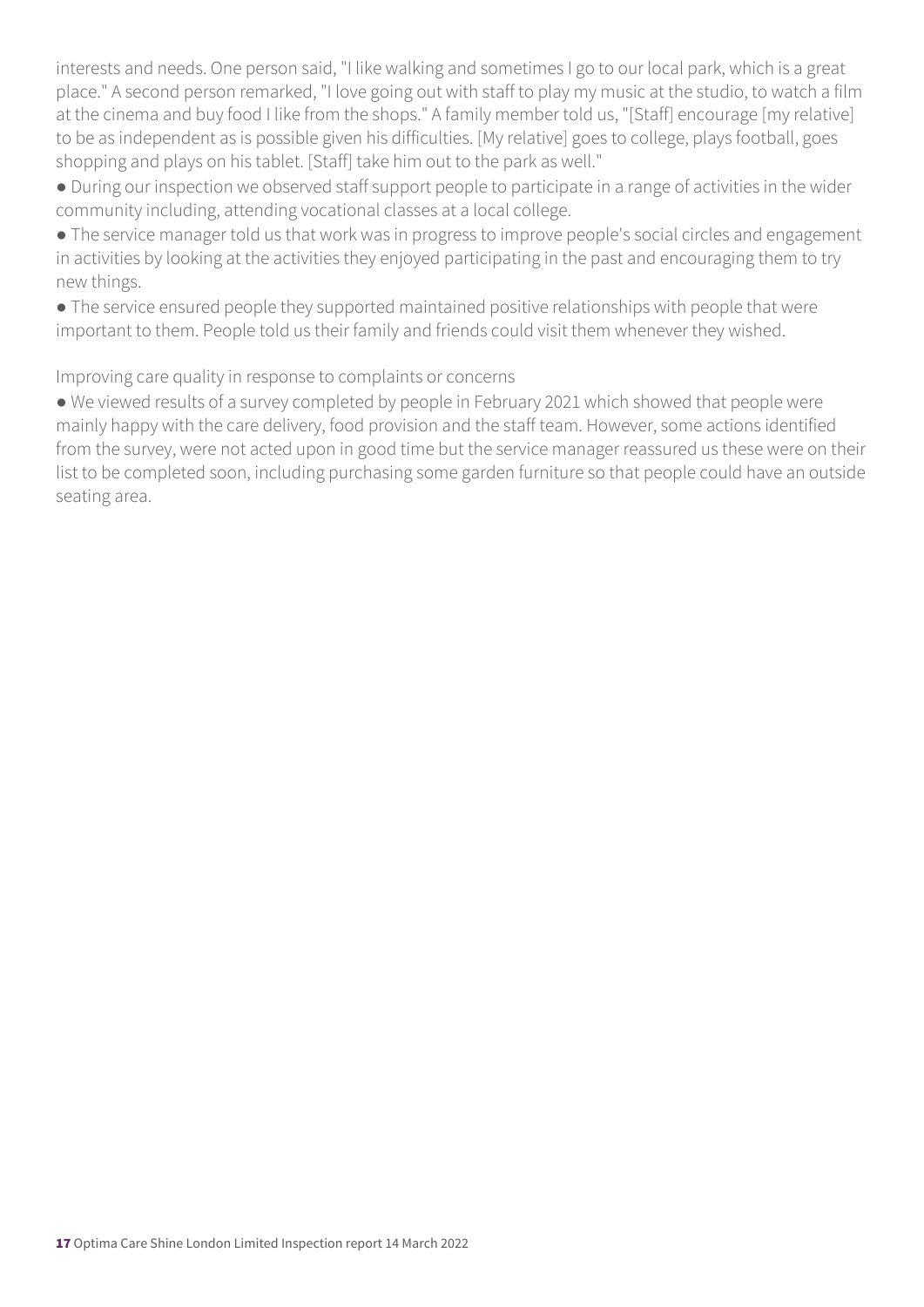### Is the service well-led?

## Our findings

Well-Led – this means we looked for evidence that service leadership, management and governance assured high-quality, person-centred care; supported learning and innovation; and promoted an open, fair culture.

At the last inspection this key question was rated as good. At this inspection this key question has now deteriorated to requires improvement. This meant the service management and leadership was inconsistent. Leaders and the culture they created did not always support the delivery of high-quality, person-centred care.

Continuous learning and improving care; Working in partnership with others

● The provider did not always operate their governance systems effectively. We found that quality assurance processes were in place but these were not always followed up through to ensure that on-going checks were carried out to identify where the improvement was required so that action could be taken in good time as necessary. This resulted in the provider failing to identify and/or take appropriate action to address a number of issues we found during this inspection that related to people's medicines and finances management, staff training and support, infection prevention and control, fire safety and Deprivation of Liberty Safeguards.

● The healthcare professionals told us the provider had not always effectively used the feedback provided to embrace change and deliver improvement in care. Their comments included, "[The service] do not use constructive feedback to take action. They do for a few weeks but do not seem to maintain the agreements" and "There have been many changes in management and staff at a rapid pace, making it difficult to provide feedback or seek any positive improvements in the service delivery."

We found no evidence that people had been harmed as a direct result of all the management oversight and scrutiny failures described above however, their governance systems were not always operated effectively enough to minimise the risks associated with them. This placed people at risk of harm and demonstrates a breach of regulation 17 (Good Governance) of the Health and Social Care Act 2008 (Regulated Activities) Regulations 2014.

Promoting a positive culture that is person-centred, open, inclusive and empowering, which achieves good outcomes for people; Managers and staff being clear about their roles, and understanding quality performance, risks and regulatory requirements

- The service has experienced high rates of manager turnover in recent years. In the last three years they had three managers registered with the CQC. At the time of inspection, one of the supported living homes had a manager who started recently, but prior to that had been without a specific manager for more than a year. This was evident during our visit as some maintenance issues had not been addressed for a long time. For example, there were two broken windows that had been boarded up for two years, which left people living in an unpleasant environment. The manager had taken swift action to address these issues with the landlord once they had started. However, the management team had a very long, comprehensive to-do list to address the issues that had been left while the homes was without a specific manager.
- Family members expressed their anxiety regarding the high turnover of managers and how disruptive this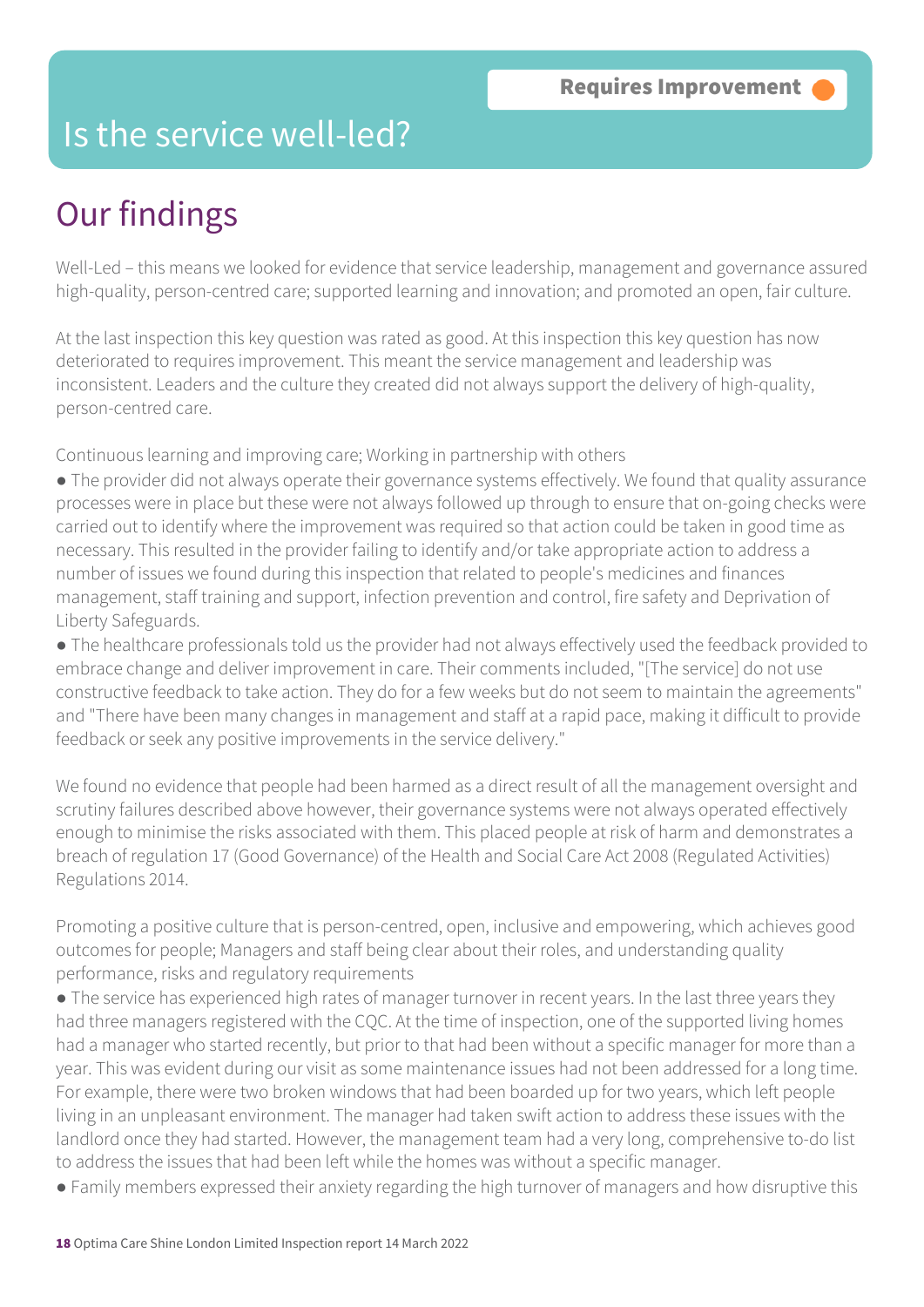was to the care being delivered for their relatives. Comments included, "There is a rapid turnover of managers. They don't stay long. The service is not well run overall. I feel they take on too much, make a lot of promises but nothing gets done" and "There have been six or seven managers over the last four years... They never tell you when people are leaving or keep you in the loop so you have to start all over again every time." ● We found that the management structure at the service had not always ensured the managers had enough time to meet their role expectations. A healthcare professional told us, "The service seems to be managed mainly by one over-worked acting manager [name of the manager]… The management model of the service does not seem to meet the needs and demands of the clients and of the service." One manager told us, "It can be overwhelming as I am given a lot of deadlines and I am not keeping up… We basically need more staff, one person cannot manage this office. I want to make changes but in some ways it's gone too far… I go home feeling I haven't done enough, and I have given all I had. My working life here is chaotic and frightening." A staff member remarked, "When I came to work to this place, there was a manager, deputy and two senior staff members. One manager cannot run this place, it's just not manageable."

Although issues related to high turnover of management and support structure were identified during our last inspection, we saw little progress made by the provider to address this concern. We recommend the provider to review the management structure in place making sure there was enough managers to overview safe care delivery.

● The service had a new manager in post who was planning to register with the CQC. The new manager was confident they could provide the service with some much-needed stability moving forward if the provider had ensured sufficient management structure in place.

● Staff told us they hadn't felt very well supported by the provider while the service was without the managers, however they could see changes taking place with the new manager in post. A staff member told us, "It is a nice place to work, but the turnover of management is spoiling it for me. Every time someone else comes in, its new rules and different ways of working. The current manage is people friendly, they find time for staff and have interest in us." A manager told us that staff morale had been low, and about their plans to facilitate a "happy culture" within the staff team and to "simplify how everything works" to support staff to more clearly focus on people's quality of life.

Engaging and involving people using the service, the public and staff, fully considering their equality characteristics; How the provider understands and acts on the duty of candour, which is their legal responsibility to be open and honest with people when something goes wrong

● Communication between the service and the family members was not always effective. Family members told us, "[The service's] communication needs improvement…I want more information on day to day stuff as well as if there is an emergency or if [my relative] is not well" and "[the service] don't always answer the phone- [staff] have given me an emergency number but they don't always answer that either."

● We saw the service manager taking action to address this concern and gradually building a rapport with the family members via introducing themselves and/ or taking action to involve family members so that the care delivery could be improved for their relatives as and when necessary.

● The management team were aware of their responsibilities under the Duty of Candour. The Duty of Candour is a regulation that all providers must adhere to. Under the Duty of Candour providers must be open and transparent if things go wrong with care and treatment. During the inspection we found the management team openly sharing the information of concern with us regarding the difficulties they were facing, including issues relating to high turnover of managers, staff support and safe care delivery. We saw some safeguarding concerns being raised retrospectively where the service manager identified this was not followed-up as necessary before they started working for the provider.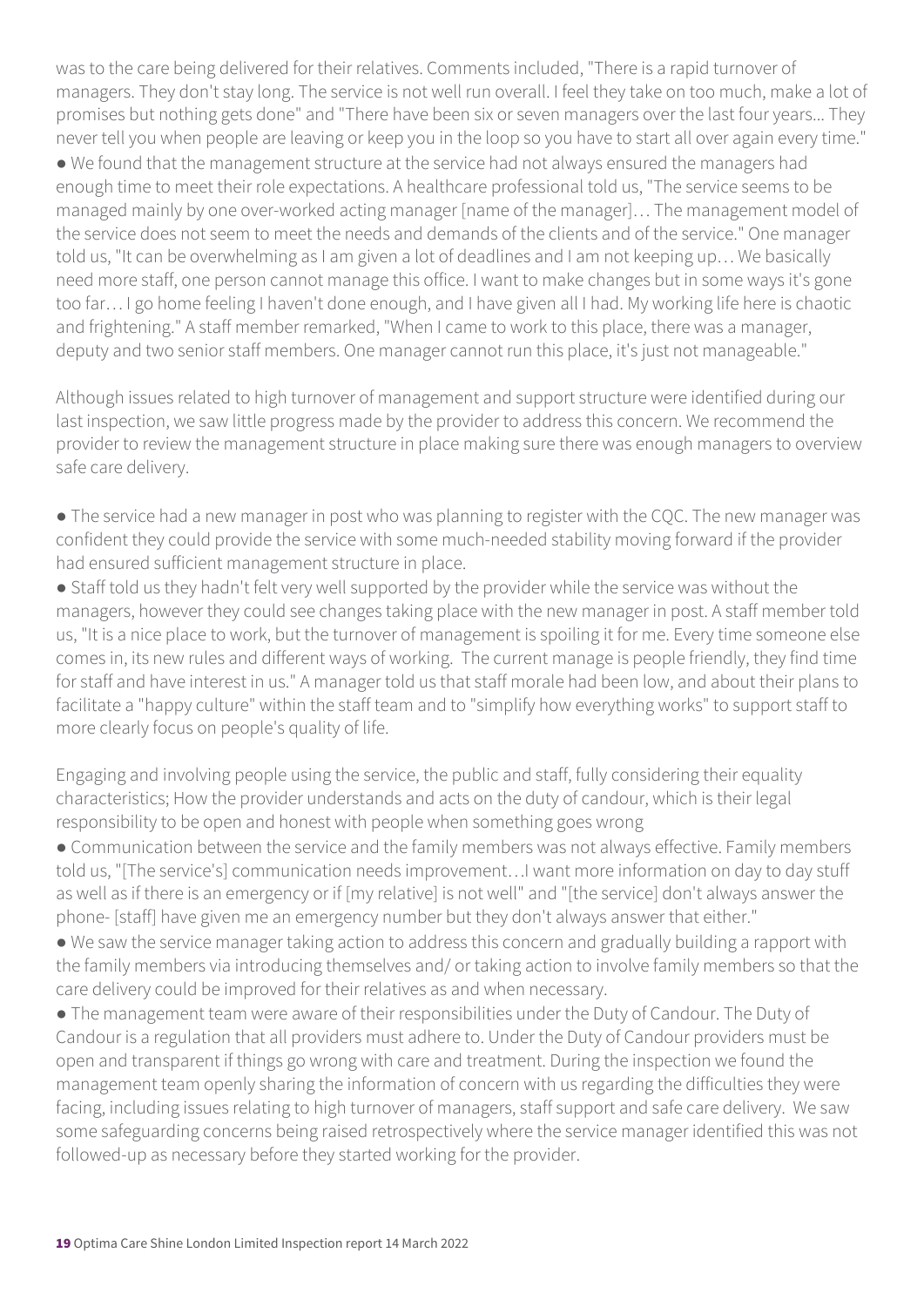### This section is primarily information for the provider

### Action we have told the provider to take

The table below shows where regulations were not being met and we have asked the provider to send us a report that says what action they are going to take.We will check that this action is taken by the provider.

| <b>Regulated activity</b> | <b>Regulation</b>                                                                                                                                                                                                                                                                                                                                                   |
|---------------------------|---------------------------------------------------------------------------------------------------------------------------------------------------------------------------------------------------------------------------------------------------------------------------------------------------------------------------------------------------------------------|
| Personal care             | Regulation 11 HSCA RA Regulations 2014 Need<br>for consent                                                                                                                                                                                                                                                                                                          |
|                           | People who use the service were not protected<br>against the risk of receiving poor care because<br>their consent to care was not always sought.<br>Regulation 11(1)                                                                                                                                                                                                |
| <b>Regulated activity</b> | Regulation                                                                                                                                                                                                                                                                                                                                                          |
| Personal care             | Regulation 12 HSCA RA Regulations 2014 Safe<br>care and treatment                                                                                                                                                                                                                                                                                                   |
|                           | People who use the service had been placed at<br>risk of harm because the provider had failed to<br>ensure staff always followed best infection<br>prevention, detection and control practice,<br>including those associated with COVID-19. The<br>provider had failed to ensure the proper and<br>safe management of people's medicines.<br>Regulation 12(2)(g)(h) |
| <b>Regulated activity</b> | Regulation                                                                                                                                                                                                                                                                                                                                                          |
| Personal care             | Regulation 17 HSCA RA Regulations 2014 Good<br>governance                                                                                                                                                                                                                                                                                                           |
|                           | People who use the service were not protected<br>against the risk of receiving poor quality or<br>unsafe care because the providers oversight<br>and scrutiny processes were not always<br>effectively managed. Regulation 17(2)(a)(b)                                                                                                                              |
| <b>Regulated activity</b> | Regulation                                                                                                                                                                                                                                                                                                                                                          |
| Personal care             | Regulation 18 HSCA RA Regulations 2014 Staffing                                                                                                                                                                                                                                                                                                                     |
|                           | People were not always protected against the                                                                                                                                                                                                                                                                                                                        |